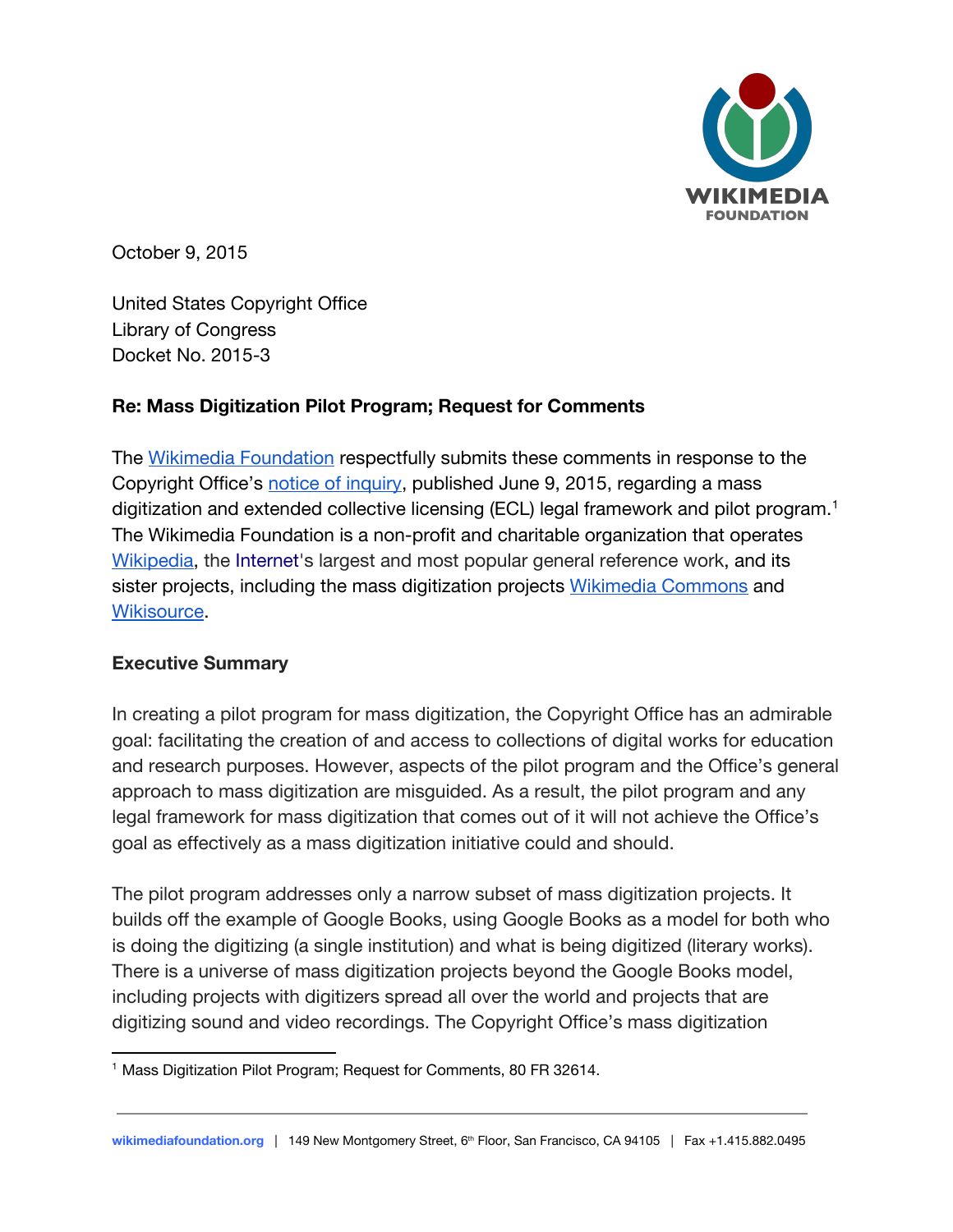framework should facilitate these sorts of projects by broadening its conception of mass digitization and providing greater protection for digitizers. Only in so doing can the Office plan for the mass digitization of the future.

The proposed pilot program places burdensome restrictions on mass digitization projects. The ECL regime does nothing to alleviate the legal risks to digitizing institutions whose work is authorized by fair use. The pilot program anticipates imposing severe limitations on which users can access digitized collections (based on affiliation with or physical presence at the digitizing institution), how they may access the collections (with "security measures"), and how they may use works in the collections (with vague and unnecessary "noncommercial" limitations). In addition, the Copyright Office does not seem to have considered the potential for a mass digitization framework to help or impede mass digitization of public domain works.

If the Copyright Office plans to go forward with its mass digitization pilot program, we encourage it to reformulate the program so that it encompasses the broader landscape of mass digitization projects and better provides for all education and research uses for mass digitization.

#### **Introduction**

The Wikimedia [Foundation'](https://wikimediafoundation.org/)s [mission](https://wikimediafoundation.org/wiki/Mission_statement) is to "empower and engage people around the world to collect and develop educational content under a free license<sup>2</sup> or in the public domain, and to disseminate it effectively and globally." As the largest part of that mission, we operate over a dozen free [knowledge](https://wikimediafoundation.org/wiki/Our_projects) projects, including Wikipedia, Wikisource, and Wikimedia Commons.

In short, Wikipedia and its sister projects aim to allow users all over the world to access the sum of all [knowledge](https://wikimediafoundation.org/wiki/Vision) at the click of a button. Wikipedia gives access to knowledge in the form of an encyclopedia, with over 35 million articles across its approximately 291 language versions. Wikimedia Commons gives access to knowledge in the form of a central repository of media content (including images, sound recordings, and video) for all content consumers. Most images that illustrate

<sup>&</sup>lt;sup>2</sup> Free licenses makes works available to the public for use, reuse, and modification for free in perpetuity. The most common free license used on the Wikimedia projects is the Creative [Commons](https://creativecommons.org/licenses/)

Attribution-Sharealike license (usually version [3.0\)](https://creativecommons.org/licenses/by-sa/3.0/deed.en). That license allows anyone to use, reuse, and modify the works available on the projects (including the text of Wikipedia) in any way they like for any purpose they like as long as they (1) provide attribution to the author of the original work and (2) license any derivative work they make under the same or a compatible free license. For more information about what we mean by "free," see [Definition](http://freedomdefined.org/) of Free Cultural Works.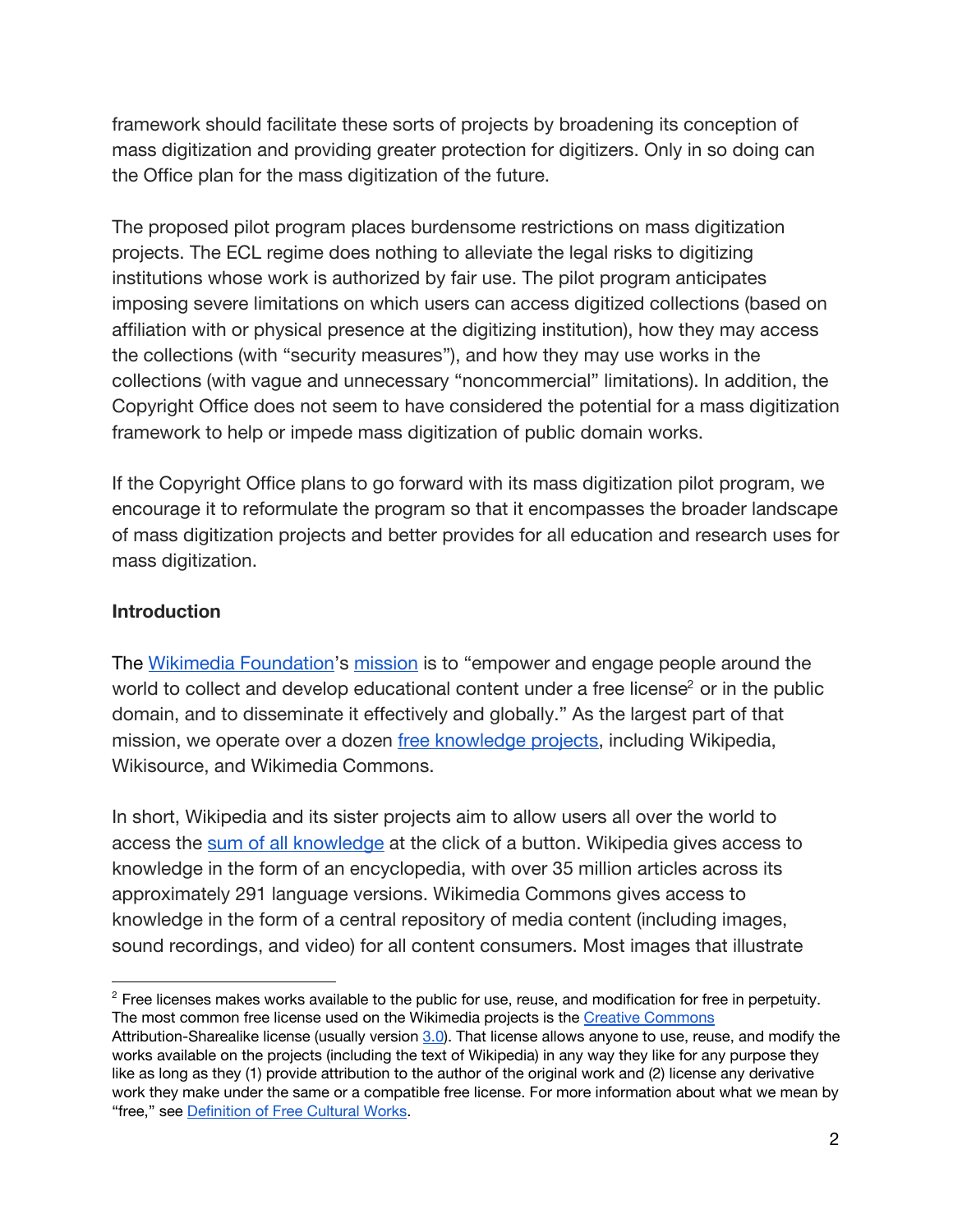Wikipedia articles are hosted on Wikimedia Commons. Wikimedia Commons is a mass digitization project: works are scanned, copied, or created; uploaded; and collected in one place. Wikisource gives access to knowledge in the form of "a free [library](https://en.wikisource.org/wiki/Wikisource:About) of source texts which are in the public domain or legally available for free [redistribution."](https://en.wikisource.org/wiki/Wikisource:About) Wikisource contributors upload books and other writings then translate and annotate those books and writings to make them accessible to a wider audience.

Because the Wikimedia projects represent already one of the world's largest collaborative mass digitization projects, we are interested and invested in the Copyright Office's pilot program. A mass digitization and ECL framework has the potential to affect the Wikimedia projects. Our projects consist almost entirely of public domain and freely licensed works, and, for that reason, we do not anticipate that any version of ECL would apply to our projects directly. That said, a mass digitization framework could—depending on its implementation—either help or harm the projects. Accordingly, we are submitting these views on the proposed pilot program.

# **I. The Copyright Office should ensure it has a robust understanding of "mass digitization."**

The Copyright Office must be fully aware of the purposes of mass digitization projects and develop the legal framework for mass digitization in light of those purposes. The Office indicates that the pilot program is meant "to facilitate the work of those who wish to digitize and provide full access to certain collections of books, photographs, or other materials for nonprofit educational or research purposes."<sup>3</sup> The design of the pilot program does not reflect the range of mass digitization projects that are consistent with that purpose, and the purpose itself does not seem to take into account the broad possibilities for mass digitization.

The Copyright Office has planned its pilot program with Google Books as the model mass digitization project. That narrow focus fails to consider mass digitization projects with other structures, such as projects where the digitizers are not the same as the hosts of the digital collections. A mass digitization framework that works for Google Books will not necessarily work for these differently-structured projects.

The Copyright Office acknowledges the possibilities for mass digitization to benefit education and research, but its limitation of the mass digitization framework to published books and photographs severely restricts those possibilities. Mass

<sup>&</sup>lt;sup>3</sup> Mass Digitization Pilot Program; Request for Comments, 80 FR 32615.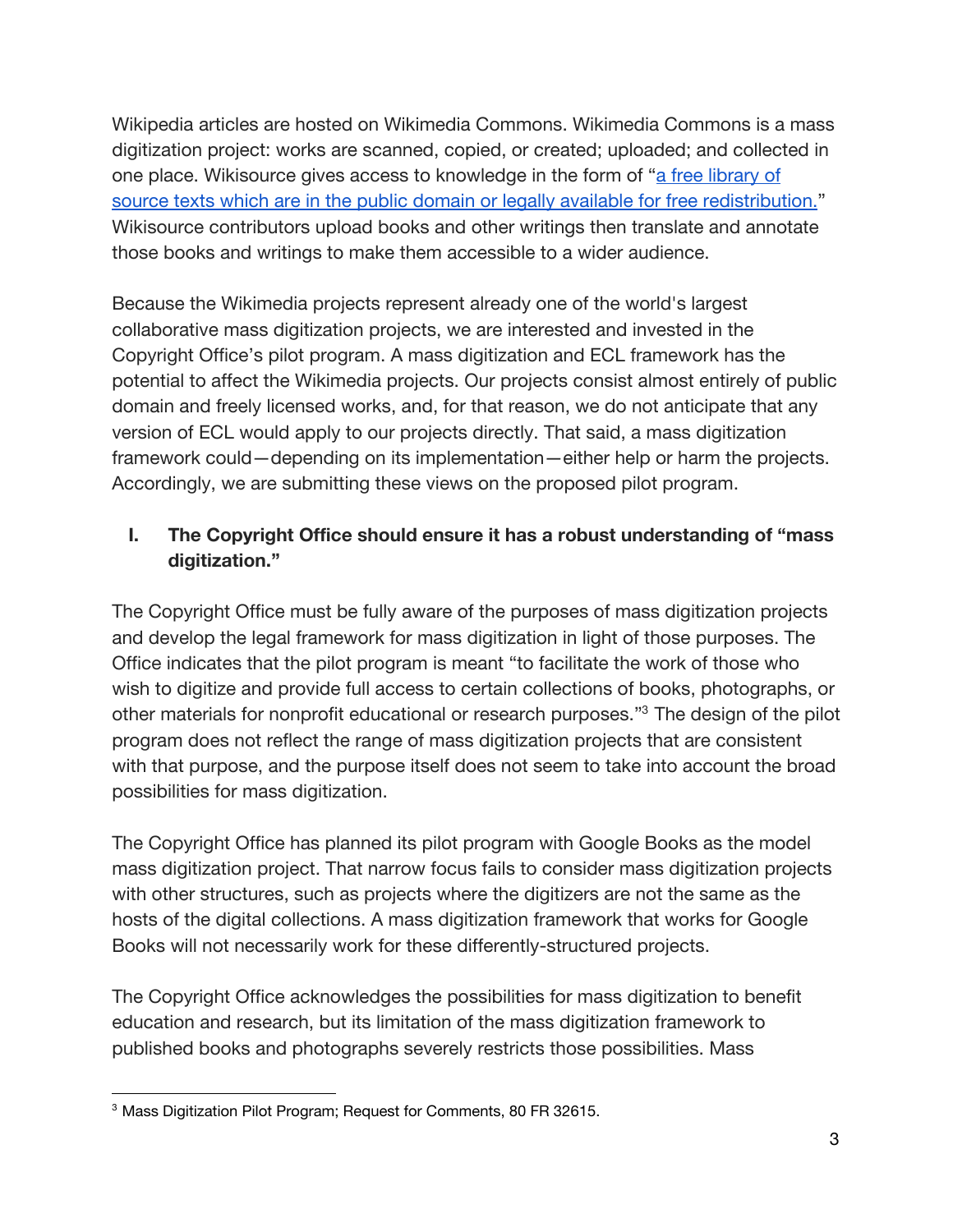digitization of sound recordings, video recordings, and some unpublished works is both possible and necessary for the realization of the full range of benefits of mass digitization to education and research.

If the Copyright Office truly wants to plan for the mass digitization of the future, it should design a legal framework for mass digitization that facilitates making a collection of all kinds of digital works available to the world, no matter how the collection is assembled.

## **A. Mass digitization is more than just Google Books.**

The Copyright Office's June 2015 report, *Orphan Works and Mass Digitization* (*OWMD* report), devotes considerable attention to Google Books as an example of a mass digitization project and relatively little attention to other example projects.<sup>4</sup> Excessive focus on the example and precedent of Google Books could lead to the creation of a legal framework that fails to account for the breadth of potential for mass digitization. The Google Books project consisted of one company scanning a collection of print materials and making the digital versions available online. The Copyright Office's mass digitization framework attempts to make such a program easier with ECL, which would allow a digitizing institution following the Google Books model to pay a licensing fee for the whole collection instead of getting a license for each work in the collection. However, not all mass digitization projects follow the Google Books model, and the Copyright Office's mass digitization framework fails to address these differently-structured projects.

Distributed mass digitization projects like Wikisource and Wikimedia Commons provide examples of a mass digitization structure that differs from Google Books and is left out of the Copyright Office's framework. Rather than a project where Wikimedia is digitizing a library of books it possesses, Wikisource is an example of a mass digitization project where the digitizers and the materials they are digitizing are spread all over the world. Wikisource contributors, which include individuals as well as libraries and other organizations, digitize books and other writings independently then upload them to Wikisource.<sup>5</sup> Wikimedia Commons operates on a similar model, with contributors uploading images , sound recordings, and video that they have independently digitized, created, or found elsewhere on the Internet.

<sup>4</sup> *See* United States Copyright Office, Orphan Works and Mass Digitization 72–75 (2015).

<sup>5</sup> For an example, see *infra* Part II.D.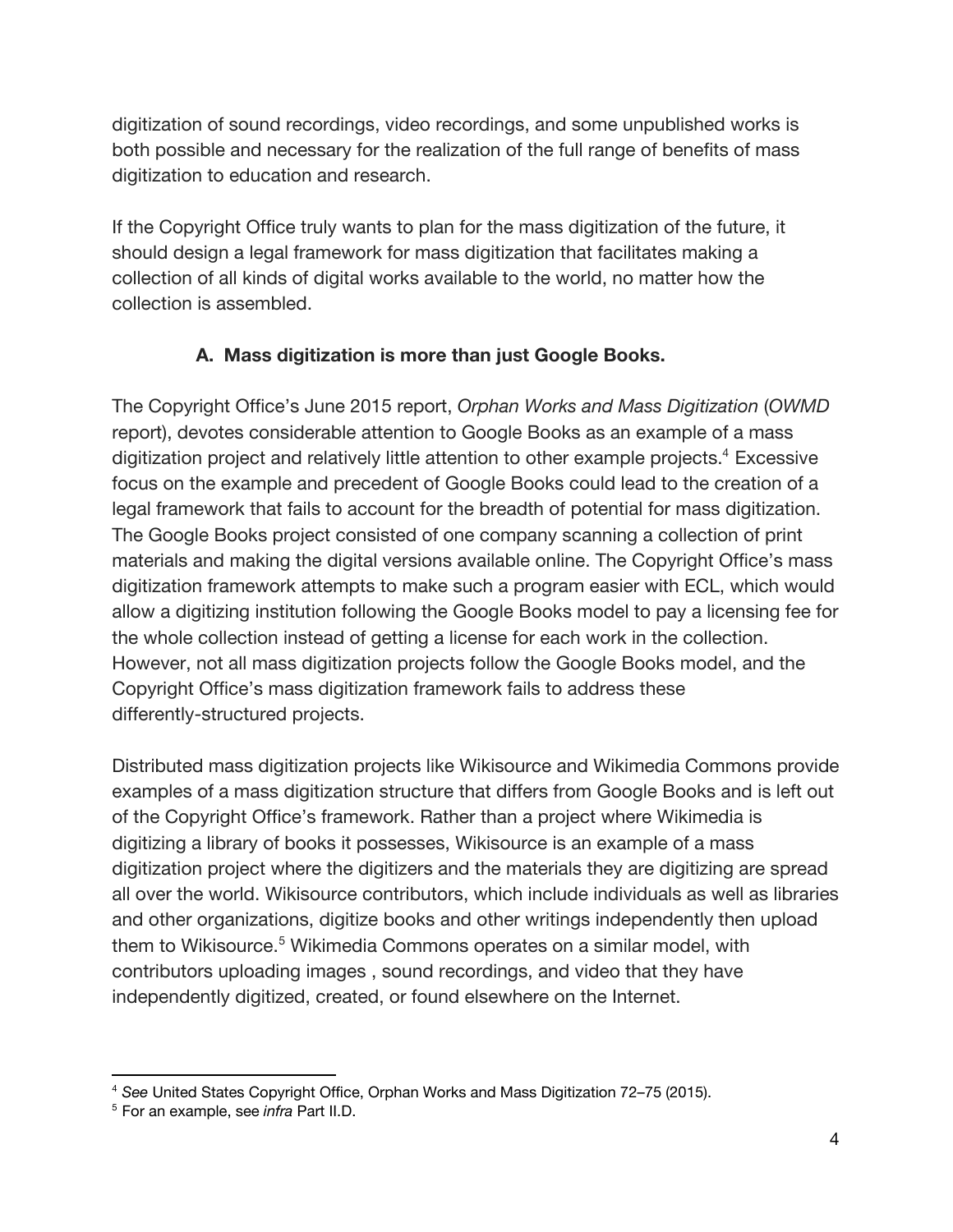The structure of these projects allows for sharing, collaboration, and greater democratization of knowledge. However the Copyright Office's mass digitization framework does not account for these projects. The framework assumes that there is a single digitizer and that the digitizer is the same as the institution that is making the digital collection available. Neither assumption holds true for projects like Wikisource and Wikimedia Commons, and such projects do not benefit from the mass digitization framework as a result.

If a project with a distributed digitization structure like Wikisource and Wikimedia Commons were to use  $ECL$ , $6$  it is not clear that the license would protect the individual digitizers and uploaders throughout the country and the world from copyright liability. If that project chose not to use ECL and instead rely on fair use as a protection from copyright liability, it risks attracting an expensive lawsuit.<sup>7</sup> If the project were to use ECL, but the ECL regime included licensing terms that would restrict access through geographic limitations or "security measures", the project may have difficulty attracting contributors—people are less likely to want to contribute if their contributions are only available and useful to a few (possibly not even including themselves). These problems are magnified if the mass digitization framework ever *requires* projects to use ECL.

We understand that the Copyright Office is proposing only a pilot program, and such a program cannot cover all possible mass digitization projects. However, having an overly narrow scope now will ultimately limit the program's usefulness and could lead to unintended consequences if the program were to apply to projects that were not considered in the program's design.

### **B. The proposal leaves out important categories of work.**

The *OWMD* report and notice of inquiry's limitation of consideration for mass digitization to narrow categories of works leaves out vast swaths of valuable cultural and historical artifacts. The Copyright Office is proposing ECL only for literary works, embedded pictorial and graphic works, and photographs. Significantly, those categories exclude sound and video recordings (such as musical works and motion pictures). Ignoring such works in discussions of mass digitization is a mistake. As the Library of Congress is [aware,](http://www.clir.org/pubs/reports/pub148/pub148.pdf) the preservation of these works is a significant problem. Mass digitization efforts could be an important step in the preservation process. The promise that collections of digitized (and already digital) works could be made available

<sup>&</sup>lt;sup>6</sup> Not that Wikisource or Wikimedia Commons would use ECL themselves, as they are collections of public domain and freely licensed works.

<sup>7</sup> For more on fair use, see *infra* Part II.A.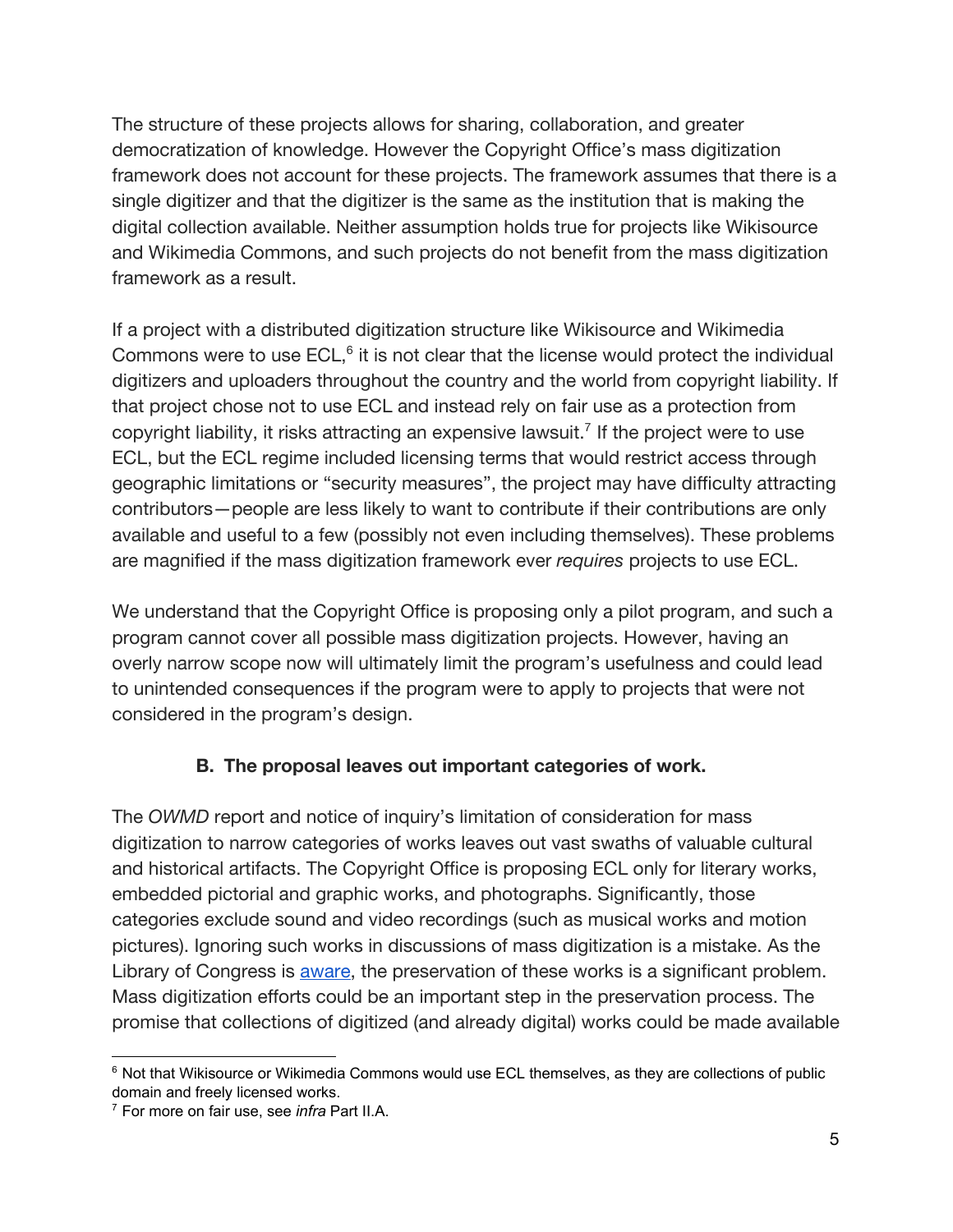to the public would encourage their digitization. Sound and video recordings are an important part of our cultural and technological history, and the people of the world are entitled to document and access that history for educational and research purposes.

The *OWMD* report also recommends its mass digitization framework apply only to published works, and not unpublished ones. While the rationale of not wanting to interfere with an author's "right of first publication"<sup>8</sup> is sound, there are categories of unpublished works that are still protected by copyright but whose digitization would have great value, at least to scholars. Some examples are early versions of creative works, such as drafts, sketches, and demos, and letters and other correspondence. A mass digitization framework could respect the "right of first publication" while still allowing for some of unpublished works to be made available in digital collections, such as by limiting mass digitization of unpublished works to ones by deceased authors.

## **C. The proposal should be more forward-thinking.**

The Copyright Office's proposed mass digitization framework does not fully embrace the mass digitization of the future. The Office is focused on individual institutions acting independently to digitize discrete collections, and it is entertaining the possibility of restricting access to digitized collections to "affiliates… of the digitizing institution," and "only through onsite computer terminals". $9$  The notion that a person would need to be in a specific physical location in order to access a set of digital files is archaic in the modern age of constant, high-bandwidth, global Internet connectivity. The reason for collections to be digitized is so people can *access* them; that access combined with human ingenuity will create new ways for old works to be used and reused. A siloed, institution-based system of mass digitization and ECL makes assumptions about its users that do not allow for change and innovation. A siloed, institution-based system of mass digitization is not the future.

### **II. Responses to specific questions from the notice of inquiry.**

Below are answers to the questions from the notice of inquiry that we believe are particularly relevant to the Wikimedia Foundation and the Wikimedia projects.

<sup>&</sup>lt;sup>8</sup> Orphan Works and Mass Digitization at 85. The "right of first publication" allows authors to decide if and when their work is published. It is not a right explicitly enshrined in the Copyright Act, but it is "reflected in several provisions" as well as "incorporated in the Berne Convention." *Id.* at 85 n.346.

<sup>&</sup>lt;sup>9</sup> Mass Digitization Pilot Program; Request for Comments, 80 FR 32615.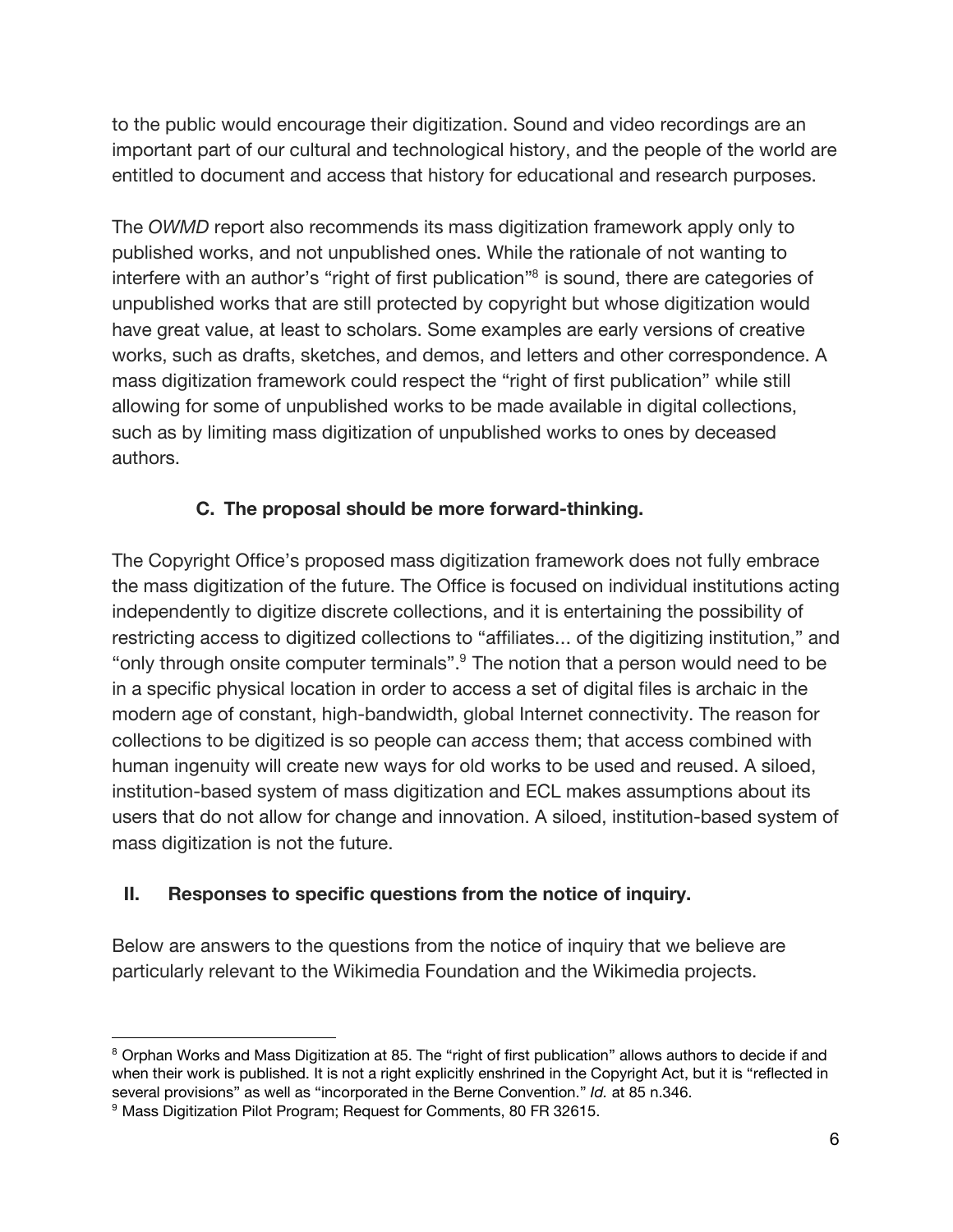## **A. (Question 1) What are some examples of projects for which ECL would be appropriate?**

Here are some examples of mass digitization projects that any legal framework for mass digitization, though not necessarily ECL, should facilitate:

- $\bullet$  An archive, library, gallery, museum, or educational institution making available online a collection it has curated.
	- Note that several categories of works—commercially-available, not commercially-available, orphaned, or in the public domain—could all be present in one such collection.
	- O A more specific example is ["Picturing](https://commons.wikimedia.org/wiki/Commons:British_Library/Picturing_Canada) Canada," a collection of public domain photographs from Canada that **The British [Library](https://blog.wikimedia.org/2013/07/01/picturing-canada/) and an** organization of [Wikimedians](https://blog.wikimedia.org/2013/07/01/picturing-canada/) in the UK digitized and uploaded to Wikimedia Commons.
- The collection of digitized books and other materials to create open educational courses.
	- O Existing such projects include [Wikiversity,](https://en.wikiversity.org/wiki/Wikiversity:Main_Page) [edX,](https://www.edx.org/) and [OpenCourseWare](https://en.wikipedia.org/wiki/OpenCourseWare) initiatives (such as the one at [MIT\)](http://ocw.mit.edu/index.htm).

We are unconvinced that ECL is an appropriate framework for these mass digitization projects. Even though many of these projects would qualify as fair uses and may involve a significant amount of public domain or freely licensed works, we are concerned that the projects will obtain ECL licenses unnecessarily simply to avoid being sued for copyright infringement. The Google Books cases demonstrate how expensive copyright litigation can be, even over a fair use, and the recent district court case over the copyright to the "Happy Birthday" lyrics demonstrates that many would rather pay licensing fees than risk litigation, even if the entity they are paying is not actually the copyright holder.<sup>10</sup>

If the Copyright Office is to propose statutory changes that would benefit educationand research-motivated mass digitization projects, clarification and strengthening of fair use protection would be a better fit than ECL. If the Copyright Act were to specify that education- and research-motivated mass digitization projects qualify as fair use, it would reassure digitizing institutions (and individual digitizers) that their projects will not get them sued. Explicit statutory authorization of mass digitization could also be

<sup>10</sup> *See* Marya v. Warner/Chappell Music, Inc., No. CV 13-4460-GHK, 2015 WL 5568497 (C.D. Cal. Sept. 22, 2015).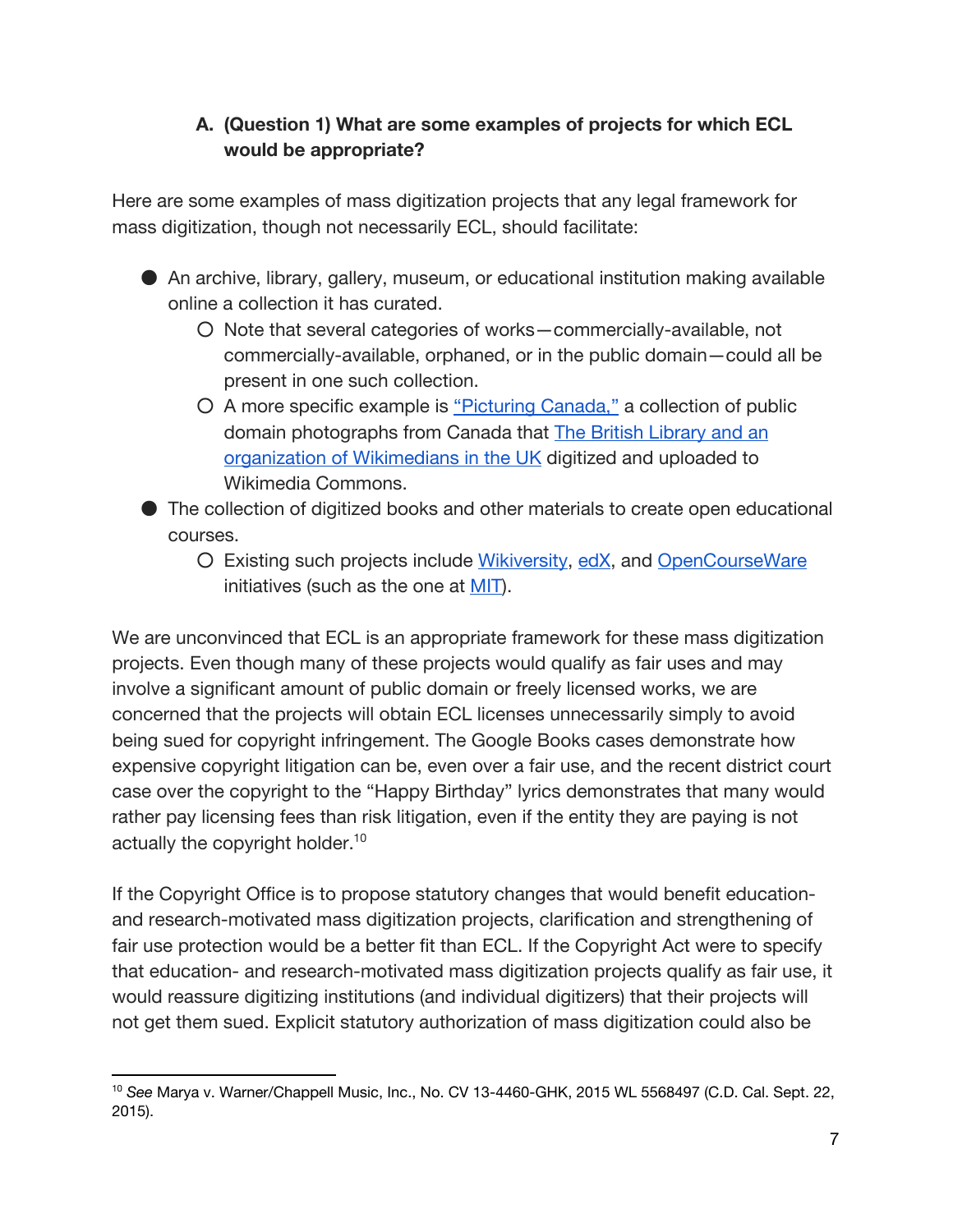added to the DMCA safe harbor provisions, $11$  as an alternative or complement to fair use<sup>12</sup> clarification.

The examples in this section are the ideal sort of mass digitization projects: ones that produce a clear benefit to society. Any mass digitization framework should encourage projects like these and make them easier to do by reducing their legal risks.

# **B. (Question 1(b)) Which people should be able to access the collections?**

Mass digitization projects have the potential to be powerful tools for increasing access to knowledge. Wikimedia believes strongly in making knowledge available for free to everyone, for any purpose. Access to knowledge is a key economic driver that leads to new creation and entrepreneurial innovation. For this reason, we oppose any proposal that would limit access to digital collections to scholars, students, library users, or other limited groups. Digitizing institutions should be allowed to provide access to the general public, not merely their affiliates. Additionally, it is critical that digitizing institutions be permitted to offer remote access to a collection, and not be restricted to providing access only through on-site computer terminals.

By not limiting access, curators of digitized collections can serve those who are most in need of educational resources. In the United States, people living in rural areas do not have the same access to print materials as their urban counterparts and would not be able to effectively access knowledge if it were limited to on-site computer terminals. The digitization of books, images, and sound and video recordings has the potential to democratize access to knowledge across the United States and the world; access to digitized materials should not be limited to scholars, employees of digitizing institutions, or people who are able to travel to use the digitized resources at an on-site computer terminal.

With the Internet, mass digitization projects can also help spread access to knowledge around the world—notably in the Global South, where people may not have access to libraries, archives, or printed materials and would not be able to use on-site resources at digitizing institutions. Mass digitization projects stand to have the greatest impact on populations that are underserved by more traditional educational models, but only if they are not burdened with restrictions that prohibit access to digital collections for anyone but a limited group of users.

<sup>11</sup> 17 [U.S.C.](https://www.law.cornell.edu/uscode/text/17/512) § 512.

<sup>12</sup> 17 [U.S.C.](https://www.law.cornell.edu/uscode/text/17/107) § 107.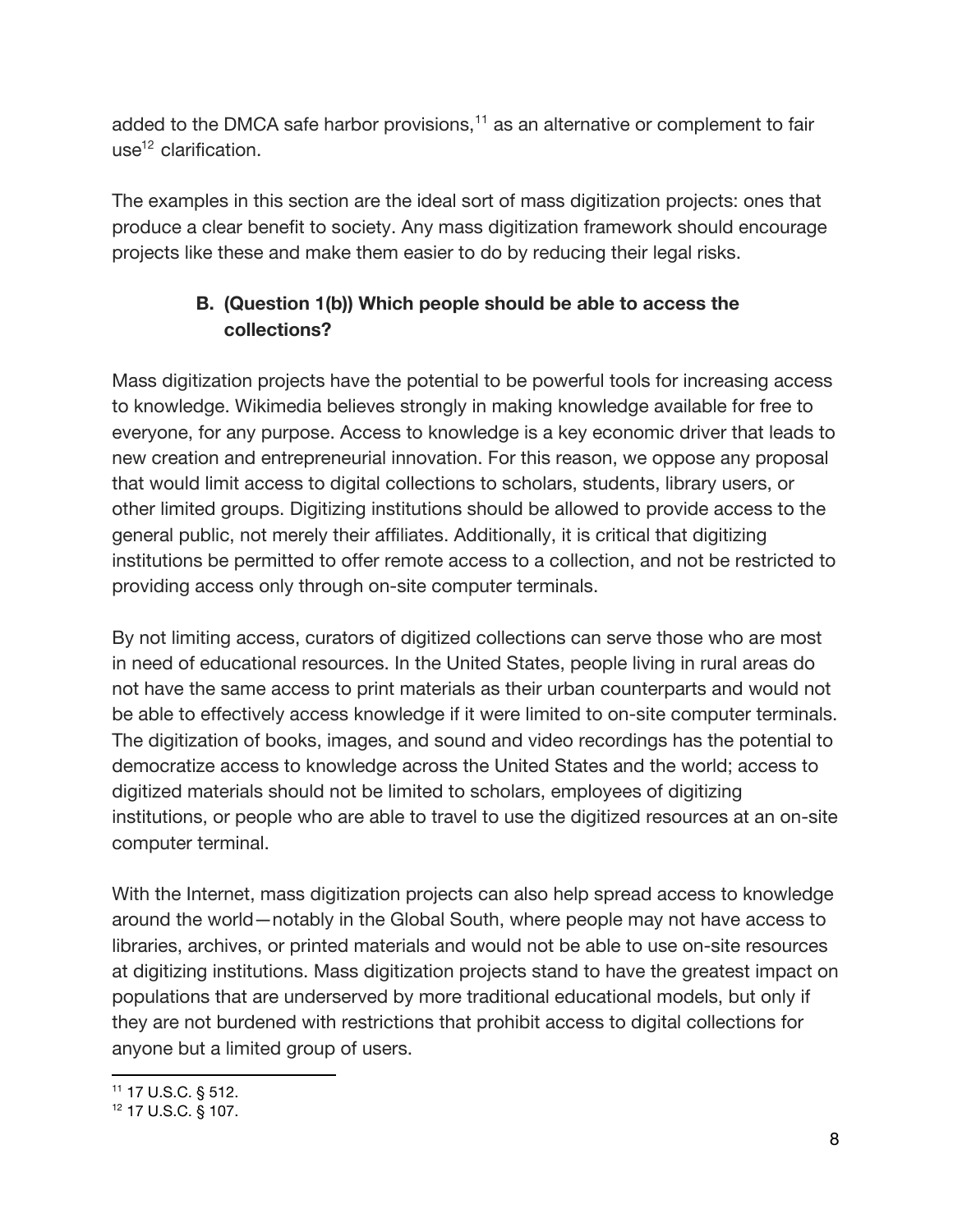## **C. (Question 1(c)) What technical security measures should be required?**

When deciding what digital security measures to require ECL licensees to implement it is particularly important to remember that the purpose of mass digitization projects is to provide access to the digitized works. The more people can access and use a collection, the more valuable it is. We believe strongly in open access and the creative use of existing content. Wikipedia and its sister projects are collaborative platforms with pages that anyone can edit or augment with their own knowledge and work. Millions of people have added to and edited Wikipedia over the past nearly [fifteen](https://meta.wikimedia.org/wiki/Wikipedia_15) [years,](https://meta.wikimedia.org/wiki/Wikipedia_15) working together to make a resource far greater than anything a single individual could create. True access to works entails the ability not just to view them but to use and reuse them—that is how new, transformative creative projects are made possible.

No "security" requirement, also known as **DRM**, should prevent legally authorized uses of works in digital collections. That includes fair use, any use of public domain materials, and uses of freely licensed works that comply with their licenses. The notice of inquiry specifies that the ECL-required "digital security measures" would only "prevent *unauthorized* reproduction, distribution, or display of the licensed works." 13 The security measures should not go beyond that limitation by putting up barriers to fair use of copyrighted works. No security measures should apply to freely licensed or public domain works, even if they are in a collection that also includes copyrighted works. These works belong to the **commons**, and it is not for the Copyright Office or digitizing institutions to restrict their availability, use, or reuse.

As part of allowing for open access and reuse, ECL should not be imposed on collections that do not wish to use it. Existing mass digitization projects that choose to freely license their content, like Wikimedia Commons and Wikisource, should not be forced to adopt ECL. No new mass digitization project that likewise wants to make its collection available under Creative [Commons](https://creativecommons.org/) or similar licenses should be forced to use ECL instead.

The point of mass digitization is for people to have access to the works in the digitized collections. ECL should not undermine that access by imposing overly restrictive security measures on those collections, and open access collections should not be hamstrung by overzealous application of ECL.

<sup>&</sup>lt;sup>13</sup> Mass Digitization Pilot Program; Request for Comments, 80 FR 32615 (emphasis added).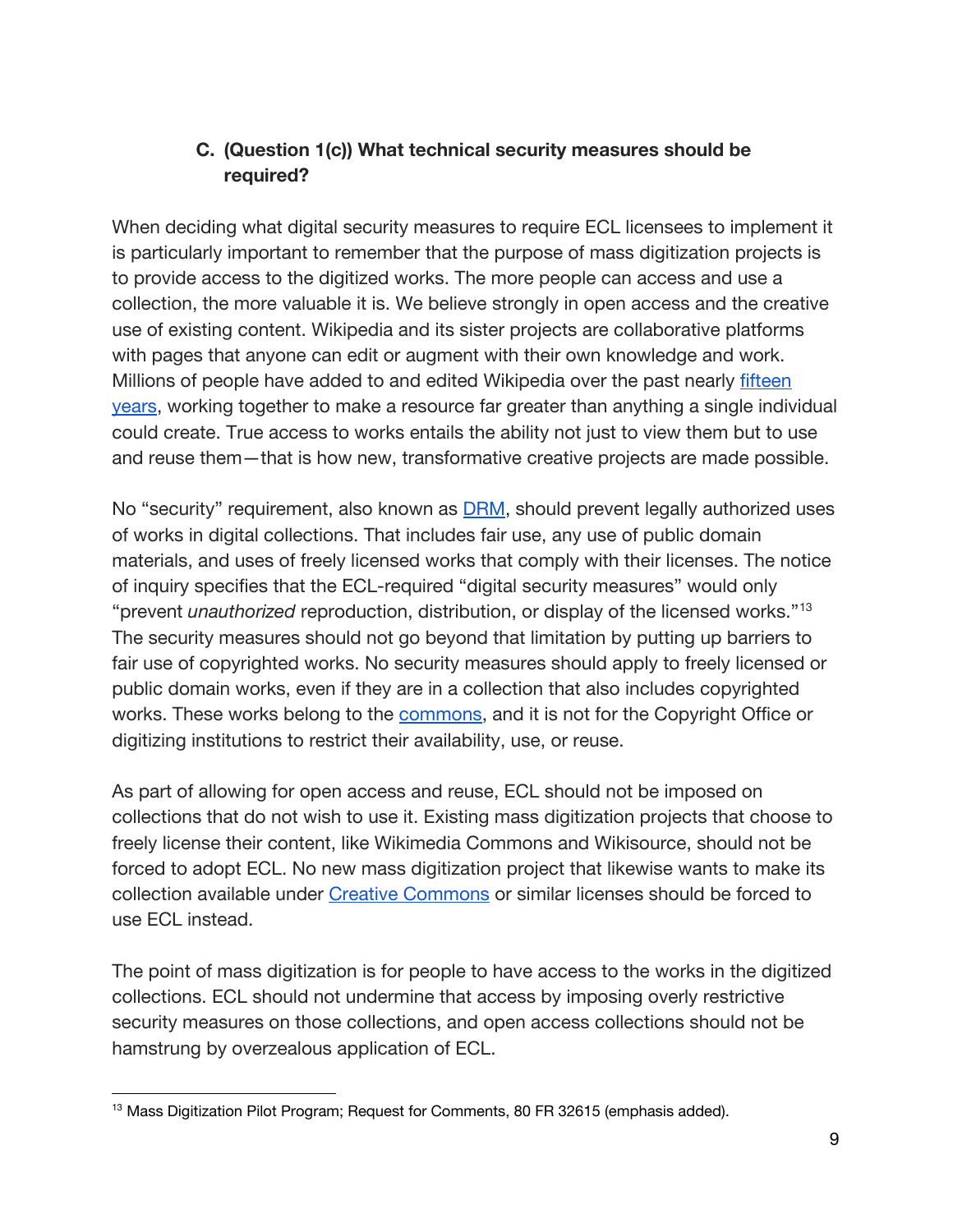# **D. (Question 5) Other Issues**

Mass digitization policy does not only affect copyrighted works. The expansion of mass digitization initiatives may also make available works in the public domain that would otherwise be more difficult to learn of or access. Any licensing scheme should account for the fact that mass digitization has the potential to play a socially useful role of preserving and widely distributing works that are not under copyright. Wikisource is an example of a public domain-dependent mass digitization project. It currently receives tens of millions of pageviews per month and has hundreds of active contributors. Those contributors have formed partnerships to digitize institutions' collections of print materials and make them available on Wikisource. Recently, for example, the Bibliothèque et Archives nationales du Québec worked with [Wikisource](https://fr.wikisource.org/wiki/Wikisource:BAnQ) [contributors](https://fr.wikisource.org/wiki/Wikisource:BAnQ) to add dozens of documents and books to the project. An expansion of mass digitization efforts has the potential to encourage these sorts of partnerships, broadening Wikisource's scope and increasing its value as an open resource.

Digitized collections' licenses should not include restrictive reuse provisions, particularly for public domain content. Only allowing "noncommercial" reuse is one such [restrictive](http://freedomdefined.org/Licenses/NC) provision: it prevents many forms of reuse that are beneficial for education and research, including use on the Wikimedia projects. Because Wikimedians support the freedom to use, share, and remix content as broadly as possible, uninhibited by the opaque limitations imposed by a "noncommercial" restriction, there is no such a restriction in the licensing of the Wikimedia projects. Because the projects license their content without a "noncommercial" restriction, works distributed with "noncommercial" license restrictions generally cannot be used on Wikimedia projects.

In addition, the traditional commercial/noncommercial distinction does not make sense in a digital context. The notice of inquiry specifies that the pilot program would contain restrictions prohibiting uses that involve "direct or indirect commercial advantage", but the scope of what could qualify as an "indirect commercial advantage" is vague.<sup>14</sup> As a result, an ECL scheme that places restrictions on commercial uses makes works unavailable for many educational and research purposes. For example, sharing a work on social media networks could be considered commercial reuse depending on the sites' policies, or a professor whose reputation benefits from a particular use of digitized works could be understood to reap an indirect commercial advantage. If the